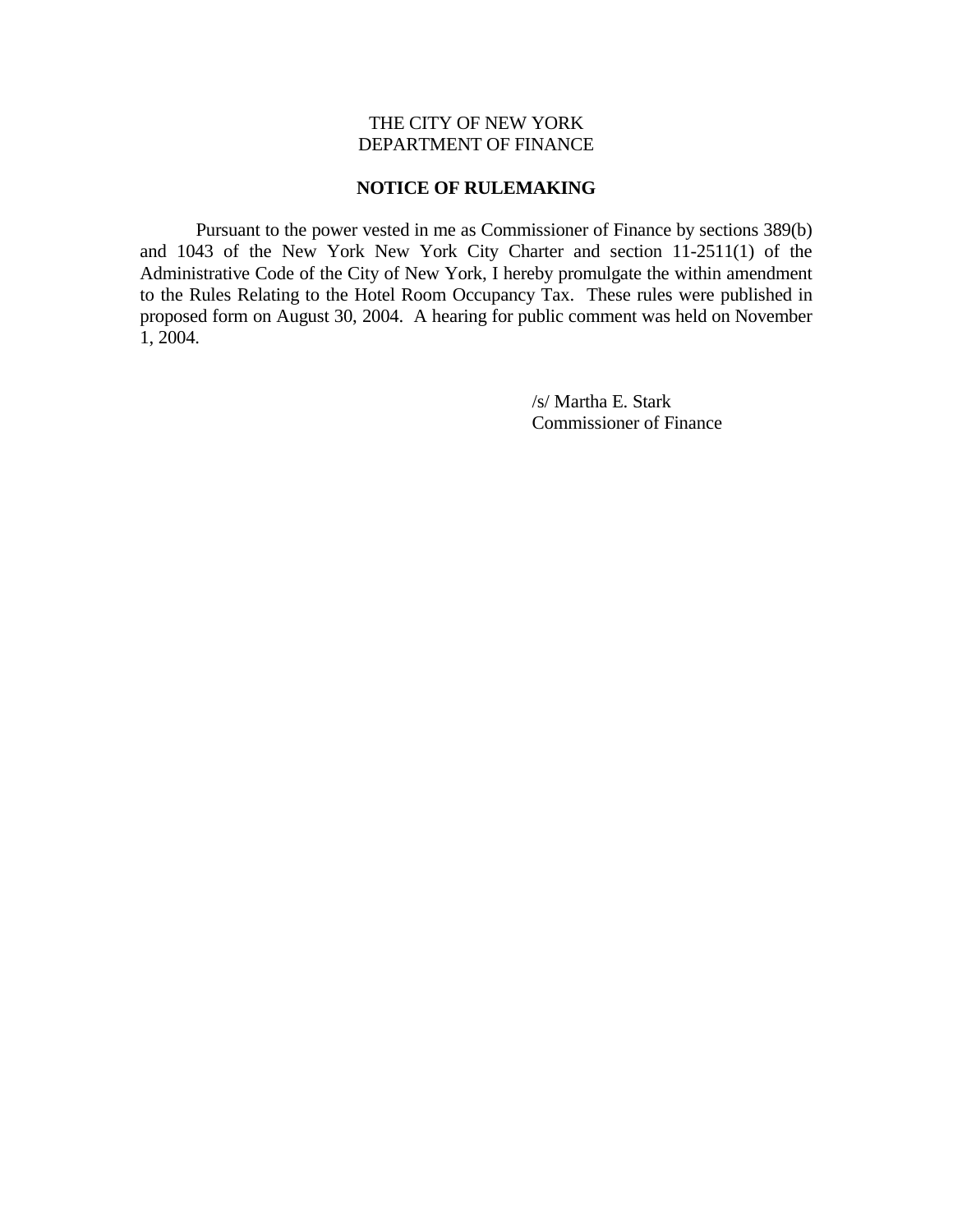## **AMENDMENTS TO RULES HOTEL ROOM OCCUPANCY TAX**

Section 1. The definition of hotel in section 12-01 of Title 19 of the Compilation of the Rules of the City of New York is amended to add the following paragraph thereto to read as follows:

A building or portion thereof will be irrebuttably presumed not to be regularly used and kept open for the lodging of guests if, during any four consecutive quarterly tax periods, or, beginning on and after September 1, 2004, during any twelve-month tax period, described in subsection a of section 12-07 of these rules, rooms, apartments or living units are rented to guests or occupants on fewer than three occasions or for not more than 14 days in the aggregate. For this purpose, the rentals of rooms in a single building or apartment will be aggregated and the rentals of apartments and living units will be aggregated. In addition, for this purpose, the rental of a room, apartment or living unit under a single contract for one or more consecutive days will be considered a single occasion. However, if a single contract provides for the rental of a room or apartment for non-consecutive days, each period of consecutive days will be considered a separate occasion. In addition, for this purpose, if a room, apartment or living unit is subleased or the right to occupy it is otherwise subcontracted away to another person, each separate sublease or subcontract of a room, apartment or living unit for a period of consecutive days will be considered a separate occasion. Furthermore, for this purpose, rentals to guests or occupants that qualify as permanent residents will not be included in the number of days or occasions of rentals.

- *Illustration (iii):* A owns a four-bedroom house in New York City. During the period September 1, 2004 through August 31, 2005, A rents three of the bedrooms as follows: one bedroom is rented for the entire twelve month period to individual B who does not sublease the room; one bedroom is rented for one week to individual C; one bedroom is rented for two days to individual D, three days to individual E and one day to individual F. The rental to individual B is not considered a rental occasion or included in determining the number of days of room rentals. A is considered to have rented rooms on four occasions. However, because the total number of days is less than 14, A is not considered to be operating a hotel.
- *Illustration (iv):* Individual A owns four apartments in New York City. During the period September 1, 2004 through August 31, 2005, A rents the apartments as follows: one apartment is rented for the entire 12-month period to individual B who does not sublease the apartment; another apartment is rented for one week to individual C; a third apartment is rented for two days to individual D, five days to individual E and four days to individual F. The rental to individual B is not considered a rental occasion or included in determining the number of days of room rentals. A is considered to have rented three of the apartments on four occasions.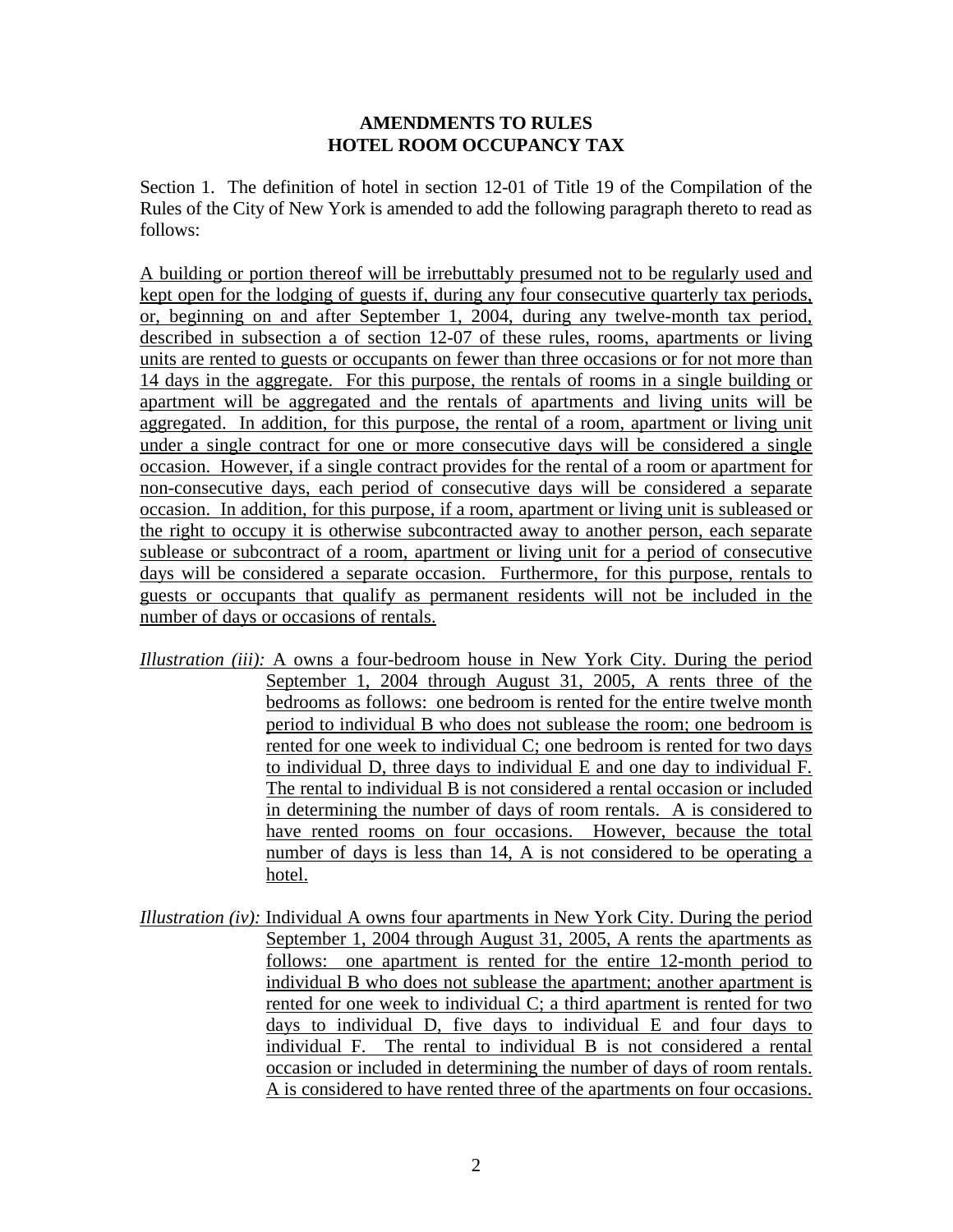Because the total number of days of rentals of the three apartments is more than 14, A is considered to be operating a hotel with respect to the three apartments rented to C, D, E, and F. If the apartment rented to B were rented to B for only 190 days and was subsequently rented during the period to individual G for three days, that apartment would also be included as part of the hotel operation of A.

§2. Subdivision (a) of section 12-06 of such rules is amended to read as follows:

(a) Every operator is required to file a certificate of registration in a form prescribed by the Commissioner of Finance. In the case of operators commencing business or opening new hotels the certificate is required to be filed with the Commissioner of Finance within three days after such commencement or opening. An operator of a hotel having 10 or more rooms or 10 or more apartments or living units offered for lodging of guests is deemed to have commenced business or opened a new hotel when such rooms are first offered to the public. In the case of a building or portion of a building having fewer than 10 rooms or fewer than 10 apartments or living units offered for lodging of guests, the operator will be considered to have commenced business or to have opened a hotel as of the first date that the rental of such rooms or living units exceeds either of the de minimis thresholds described in subsection a of section 12-01 of these rules (*i.e.,* such rooms or units are rented on three or more occasions or for more than 14 days in the aggregate) during any four consecutive quarterly tax periods, or, beginning on and after March 1, 2005, during any twelve-month tax period.

Within five days after such registration, the Commissioner of Finance shall issue, without charge, to each operator, a certificate of authority empowering such operator to collect the tax from the occupant, and, in addition, a certificate of authority for each additional hotel of such operator. Each certificate shall state the hotel to which it is applicable. Such certificate of authority must be prominently displayed by the operator in such manner that it may be seen and come to the notice of all occupants and persons seeking occupancy. Such certificates are not assignable or transferable and must be surrendered immediately to the Commissioner of Finance upon the cessation of business at the hotel named therein, or upon its sale or transfer, together with an affidavit setting forth the pertinent details of such cessation. An operator of fewer than 10 rooms or 10 apartments or living units, after having registered, is not deemed to have ceased business merely because the rental of rooms or living units falls below the de minimis thresholds set forth in the last paragraph of the definition of "hotel" contained in section 12-01 of these rules during a subsequent quarterly or annual period unless the operator has filed annual reports for each the immediately preceding three annual periods showing no rooms available for rental to transients (*i.e.,* guests other than permanent residents). If the business is continued at the same place, but there is a change in the form of the organization, such as from a single proprietorship to a partnership or corporation, the operator is required to return his certificate for cancellation, and the successor is required to file a new application for a certificate of authority.

§3. Subdivision (a) of section 12-07 of such rules is amended to read as follows: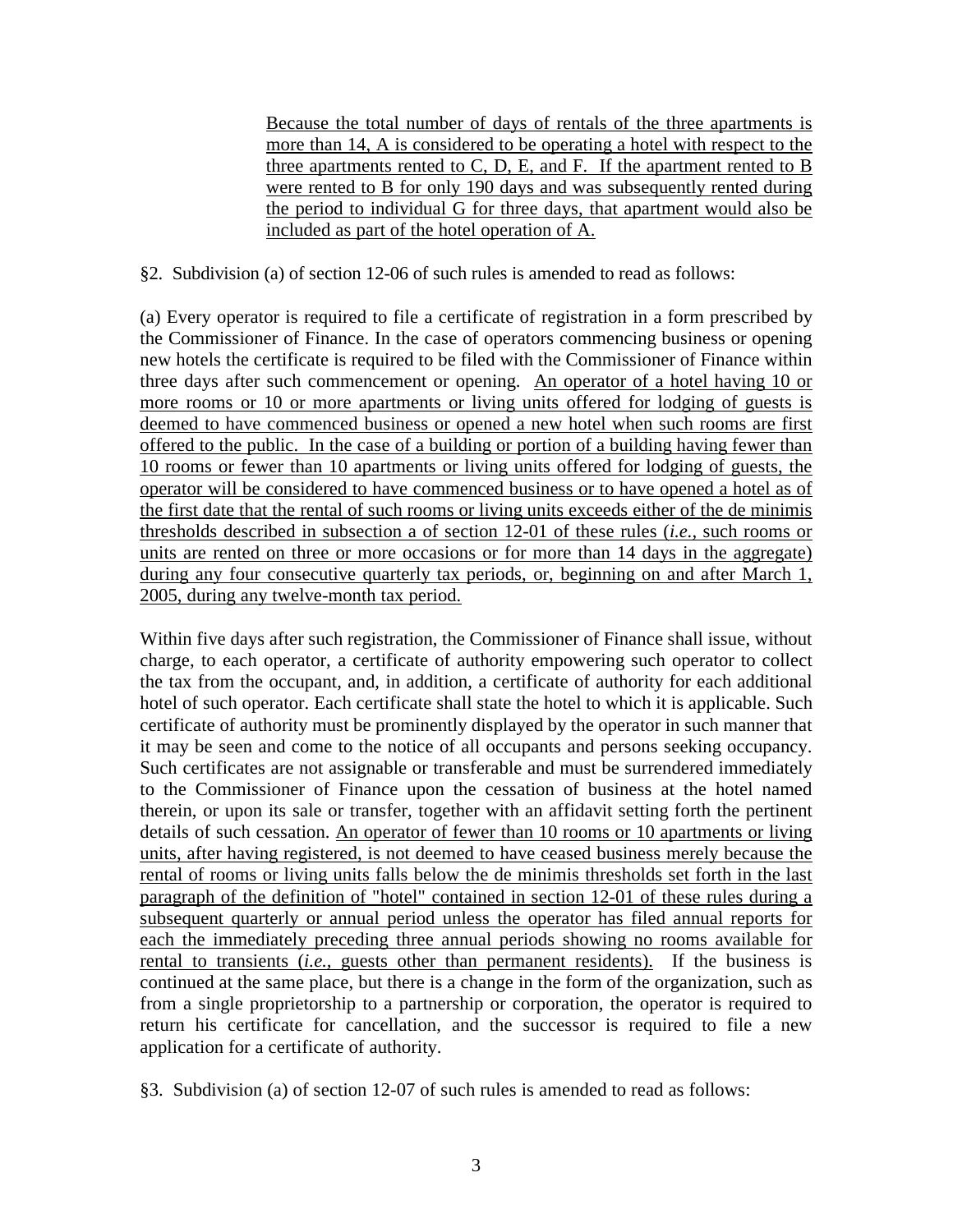(a) [Every] Except as provided herein, every operator shall file with the Commissioner of Finance a return of occupancy and of rents, and of the taxes payable thereon, on the form prescribed by the Commissioner of Finance, for the [quarter annual] quarterly periods ending on the last day of February, May, August, and November of each year. Notwithstanding the foregoing, with respect to tax periods beginning on and after the first day of September, 2004, (i) an operator of a hotel having fewer than 10 rooms may file the above return for each such hotel on an annual basis for each twelve-month period ending on the last day of February of each year, and (ii) an operator of fewer than 10 furnished apartments or living units may file the above return on an annual basis for each twelve-month period ending on the last day of February of each year covering all such apartments or living units. Such returns shall be filed within twenty days after the last day of each such period. For the period beginning September 1, 2004 and ending February 28, 2005, an operator of fewer than 10 apartments or living units or of a hotel having fewer than 10 rooms may file the above return for each such hotel or apartments or living units covering that period on or before March 21, 2005. An operator of fewer than 10 rooms or fewer than 10 apartments or living units, after having registered, is required to file a return for each subsequent quarterly or annual period thereafter regardless of whether the rental of rooms or living units falls below the de minimis thresholds set forth in the last paragraph of the definition of "hotel" contained in section 12-01 of these rules during a subsequent quarterly or annual period unless the operator has filed annual reports for each of the immediately preceding three annual periods showing no rooms available for rental to transients (*i.e.,* guests other than permanent residents).

An operator who [terminates his] ceased business must file a final return within twenty days from the date such business [terminated] ceased, covering the period or portion of the period during which he conducted such business subsequent to the period for which a return was last required to be filed. If the business was sold, the purchaser thereof must file a return for the period from the date of purchase to the end of the period of which a return is required to be filed. An operator of fewer than 10 rooms or 10 apartments or living units, after having registered, is not deemed to have ceased business merely because the rental of rooms or living units falls below the de minimis thresholds set forth in the last paragraph of the definition of "hotel" contained in section 12-01 of these rules during a subsequent quarterly or annual period unless the operator has filed annual reports for each of the immediately preceding three annual periods showing no rooms available for rental to transients (*i.e.,* guests other than permanent residents).